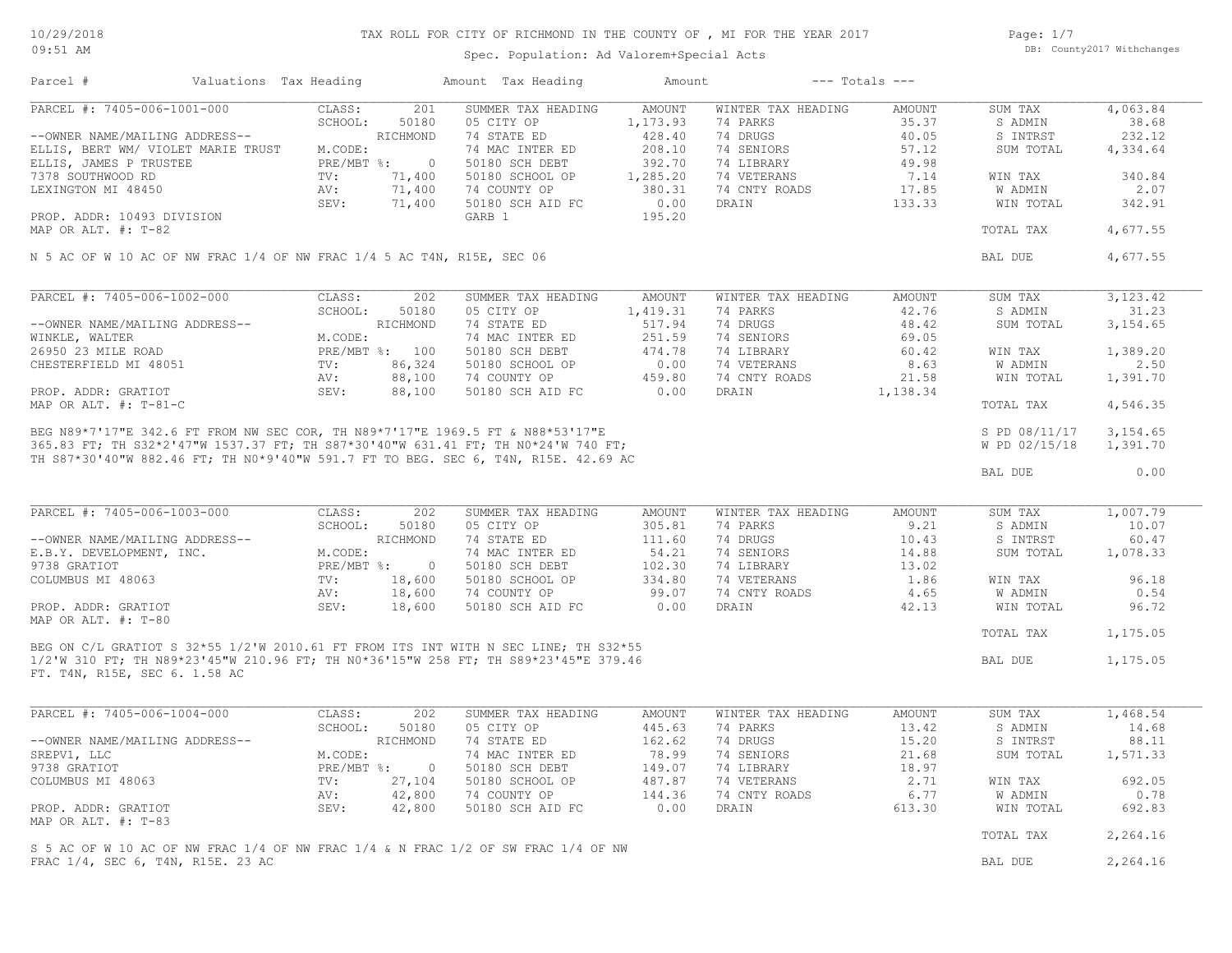#### 10/29/2018 09:51 AM

# TAX ROLL FOR CITY OF RICHMOND IN THE COUNTY OF , MI FOR THE YEAR 2017

Spec. Population: Ad Valorem+Special Acts

Page: 2/7 DB: County2017 Withchanges

| Parcel #                                                                                                                                                                                                | Valuations Tax Heading                                                 |                                                                          | Amount Tax Heading                                                                                                                                                      | Amount                                                                            |                                                                                                                 | $---$ Totals $---$                                                    |                                                                                        |                                                                       |
|---------------------------------------------------------------------------------------------------------------------------------------------------------------------------------------------------------|------------------------------------------------------------------------|--------------------------------------------------------------------------|-------------------------------------------------------------------------------------------------------------------------------------------------------------------------|-----------------------------------------------------------------------------------|-----------------------------------------------------------------------------------------------------------------|-----------------------------------------------------------------------|----------------------------------------------------------------------------------------|-----------------------------------------------------------------------|
| PARCEL #: 7405-006-1005-000<br>--OWNER NAME/MAILING ADDRESS--<br>SUBCARRIER COMMUNICATIONS, INC<br>139 WHITE OAK LANE<br>OLD BRIDGE NJ 08857<br>PROP. ADDR: 10435 DIVISION<br>MAP OR ALT. $\#$ : T-81-A | CLASS:<br>SCHOOL:<br>M.CODE:<br>$PRE/MBT$ $\div$<br>TV:<br>AV:<br>SEV: | 201<br>50180<br>RICHMOND<br>$\overline{0}$<br>53,400<br>53,400<br>53,400 | SUMMER TAX HEADING<br>05 CITY OP<br>74 STATE ED<br>74 MAC INTER ED<br>50180 SCH DEBT<br>50180 SCHOOL OP<br>74 COUNTY OP<br>50180 SCH AID FC                             | <b>AMOUNT</b><br>877.98<br>320.40<br>155.63<br>293.70<br>961.20<br>284.43<br>0.00 | WINTER TAX HEADING<br>74 PARKS<br>74 DRUGS<br>74 SENIORS<br>74 LIBRARY<br>74 VETERANS<br>74 CNTY ROADS<br>DRAIN | AMOUNT<br>26.45<br>29.95<br>42.72<br>37.38<br>5.34<br>13.35<br>310.39 | SUM TAX<br>S ADMIN<br>SUM TOTAL<br>WIN TAX<br><b>W ADMIN</b><br>WIN TOTAL<br>TOTAL TAX | 2,893.34<br>28.93<br>2,922.27<br>465.58<br>1.55<br>467.13<br>3,389.40 |
|                                                                                                                                                                                                         |                                                                        |                                                                          |                                                                                                                                                                         |                                                                                   |                                                                                                                 |                                                                       | S PD 07/17/17<br>W PD 12/11/17<br>BAL DUE                                              | 2,922.27<br>467.13<br>0.00                                            |
|                                                                                                                                                                                                         |                                                                        |                                                                          |                                                                                                                                                                         |                                                                                   |                                                                                                                 |                                                                       |                                                                                        |                                                                       |
| PARCEL #: 7405-006-1005-100<br>--OWNER NAME/MAILING ADDRESS--<br>CITY OF RICHMOND<br>PO BOX 457<br>RICHMOND MI 48062<br>PROP. ADDR: 10525 DIVISION                                                      | CLASS:<br>SCHOOL:<br>M.CODE:<br>PRE/MBT %:<br>TV:<br>AV:<br>SEV:       | 703<br>50180<br>RICHMOND<br>0<br>$\circ$<br>$\circ$<br>$\Omega$          | SUMMER TAX HEADING<br>05 CITY OP<br>74 STATE ED<br>74 MAC INTER ED<br>50180 SCH DEBT<br>50180 SCHOOL OP<br>74 COUNTY OP<br>50180 SCH AID FC                             | AMOUNT<br>0.00<br>0.00<br>0.00<br>0.00<br>0.00<br>0.00<br>0.00                    | WINTER TAX HEADING<br>74 PARKS<br>74 DRUGS<br>74 SENIORS<br>74 LIBRARY<br>74 VETERANS<br>74 CNTY ROADS          | AMOUNT<br>0.00<br>0.00<br>0.00<br>0.00<br>0.00<br>0.00                | SUM TAX<br>S ADMIN<br>SUM TOTAL<br>WIN TAX<br><b>W ADMIN</b><br>WIN TOTAL              | 0.00<br>0.00<br>0.00<br>0.00<br>0.00<br>0.00                          |
| MAP OR ALT. #: T-81-A                                                                                                                                                                                   |                                                                        |                                                                          | N 1/2 OF SEC 6, T4N, R15E, DESC AS: COMM AT NW COR SEC 6, TH N89*07'17"E 342.60 FT;<br>TH S00*09'46"E 591.70 FT TO POB; TH S00*09'46"E 400.00 FT; TH N87*30'12"E 366.00 |                                                                                   |                                                                                                                 |                                                                       | TOTAL TAX<br>BAL DUE                                                                   | 0.00<br>0.00                                                          |
| AC<br>PARCEL #: 7405-031-4001-000                                                                                                                                                                       | CLASS:                                                                 | 302                                                                      | FT; N00*09'46"W 400.00 FT; TH S87*30'12"W 366.00 FT TO BEG. CITY OF RICHMOND. 3.36<br>SUMMER TAX HEADING                                                                | AMOUNT                                                                            | WINTER TAX HEADING                                                                                              | AMOUNT                                                                | SUM TAX                                                                                | 2,017.96                                                              |
| --OWNER NAME/MAILING ADDRESS--<br>WINKLE, WALTER<br>26950 23 MILE ROAD<br>CHESTERFIELD MI 48051                                                                                                         | SCHOOL:<br>M.CODE:<br>TV:                                              | 50180<br>RICHMOND<br>PRE/MBT %: 100<br>55,772                            | 05 CITY OP<br>74 STATE ED<br>74 MAC INTER ED<br>50180 SCH DEBT<br>50180 SCHOOL OP                                                                                       | 916.98<br>334.63<br>162.55<br>306.74<br>0.00                                      | 74 PARKS<br>74 DRUGS<br>74 SENIORS<br>74 LIBRARY<br>74 VETERANS                                                 | 27.62<br>31.28<br>44.61<br>39.04<br>5.57                              | S ADMIN<br>SUM TOTAL<br>WIN TAX<br>W ADMIN                                             | 20.17<br>2,038.13<br>2,016.89<br>1.62                                 |
| PROP. ADDR: DIVISION<br>MAP OR ALT. #:                                                                                                                                                                  | AV:<br>SEV:                                                            | 152,600<br>152,600                                                       | 74 COUNTY OP<br>50180 SCH AID FC                                                                                                                                        | 297.06<br>0.00                                                                    | 74 CNTY ROADS<br>DRAIN                                                                                          | 13.94<br>1,854.83                                                     | WIN TOTAL<br>TOTAL TAX                                                                 | 2,018.51<br>4,056.64                                                  |
| R15E, 69.56 AC.                                                                                                                                                                                         |                                                                        |                                                                          | THAT PART OF W 1/2 OF SW 1/4 LYING S OF A LINE BEG N0*0'20"E 1602 FT FROM SW SEC<br>COR; TH N88*47'E 2299.37 FT EXC E 792 FT OF S 825 FT OF SW 1/4 FRAC, SEC 31 T5N,    |                                                                                   |                                                                                                                 |                                                                       | S PD 08/11/17<br>W PD 02/15/18                                                         | 2,038.13<br>2,018.51                                                  |
|                                                                                                                                                                                                         |                                                                        |                                                                          |                                                                                                                                                                         |                                                                                   |                                                                                                                 |                                                                       | BAL DUE                                                                                | 0.00                                                                  |
| PARCEL #: 7405-998-0010-435                                                                                                                                                                             | CLASS:                                                                 | 002<br>SCHOOL: 50180                                                     | SUMMER TAX HEADING<br>05 CITY OP                                                                                                                                        | AMOUNT<br>0.00                                                                    | WINTER TAX HEADING<br>74 PARKS                                                                                  | AMOUNT<br>0.00                                                        | SUM TAX<br>S ADMIN                                                                     | 0.00<br>0.00                                                          |
| --OWNER NAME/MAILING ADDRESS--<br>SUBCARRIER COMMUNICATIONS, INC<br>139 WHITE OAK LANE                                                                                                                  | M.CODE:<br>PRE/MBT %:                                                  | RICHMOND<br>$\circ$                                                      | 74 STATE ED<br>74 MAC INTER ED<br>50180 SCH DEBT                                                                                                                        | 0.00<br>0.00<br>0.00                                                              | 74 DRUGS<br>74 SENIORS<br>74 LIBRARY                                                                            | 0.00<br>0.00<br>0.00                                                  | SUM TOTAL<br>WIN TAX                                                                   | 0.00<br>0.00                                                          |
| OLD BRIDGE NJ 08857                                                                                                                                                                                     | TV:<br>AV:                                                             | $\circ$<br>$\circ$                                                       | 50180 SCHOOL OP<br>74 COUNTY OP                                                                                                                                         | 0.00<br>0.00                                                                      | 74 VETERANS<br>74 CNTY ROADS                                                                                    | 0.00<br>0.00                                                          | W ADMIN<br>WIN TOTAL                                                                   | 0.00<br>0.00                                                          |
| PROP. ADDR: 10435 DIVISION<br>MAP OR ALT. #:                                                                                                                                                            | SEV:                                                                   | $\circ$                                                                  | 50180 SCH AID FC                                                                                                                                                        | 0.00                                                                              |                                                                                                                 |                                                                       | TOTAL TAX                                                                              | 0.00                                                                  |
| BUILDING ON LEASED LAND                                                                                                                                                                                 |                                                                        |                                                                          |                                                                                                                                                                         |                                                                                   |                                                                                                                 |                                                                       | BAL DUE                                                                                | 0.00                                                                  |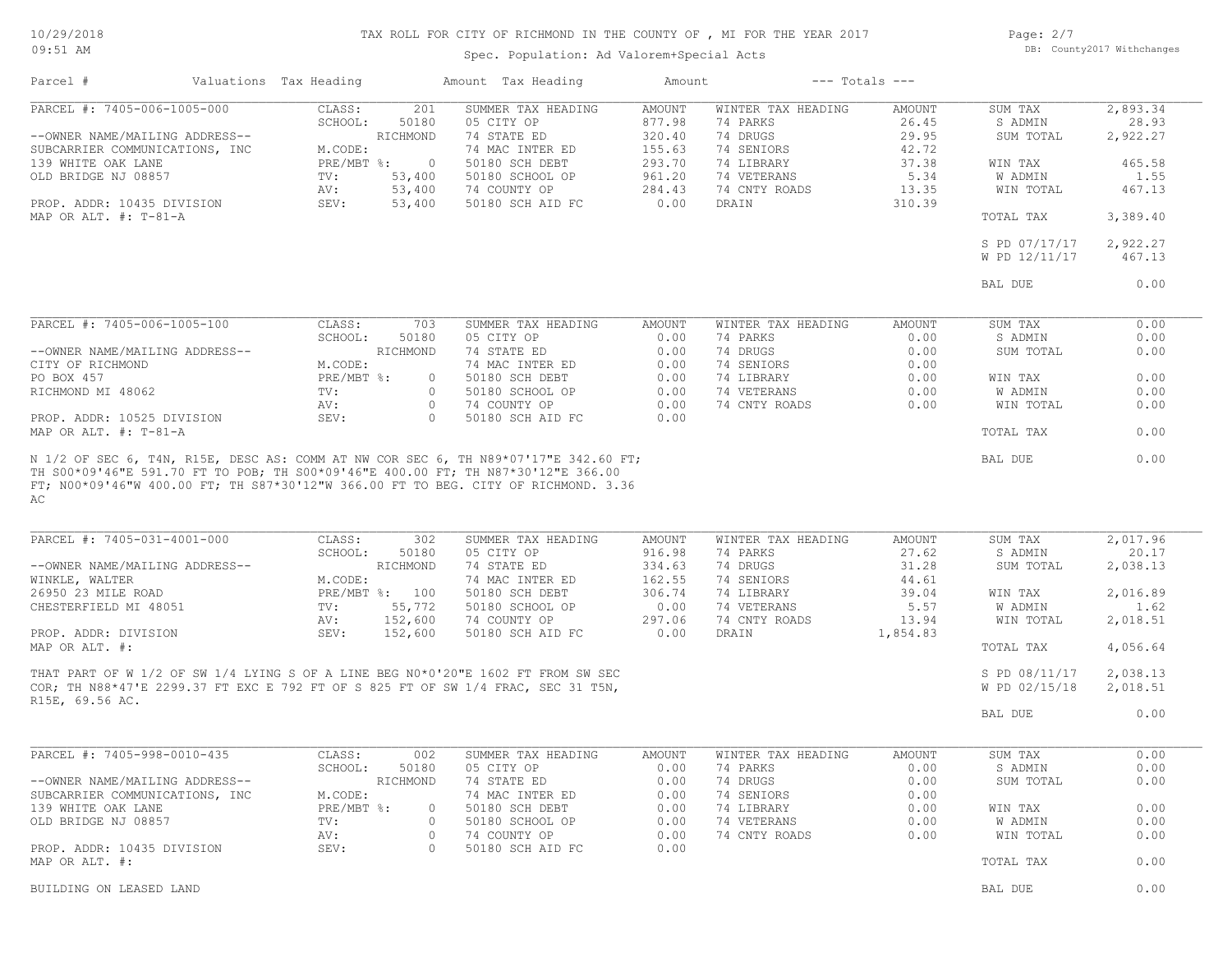#### 10/29/2018 09:51 AM

# TAX ROLL FOR CITY OF RICHMOND IN THE COUNTY OF , MI FOR THE YEAR 2017

Spec. Population: Ad Valorem+Special Acts

Page: 3/7 DB: County2017 Withchanges

| Parcel #                        | Valuations Tax Heading |                          | Amount Tax Heading | Amount |                    | $---$ Totals $---$ |               |          |
|---------------------------------|------------------------|--------------------------|--------------------|--------|--------------------|--------------------|---------------|----------|
| PARCEL #: 7405-999-0001-000     | CLASS:                 | 551                      | SUMMER TAX HEADING | AMOUNT | WINTER TAX HEADING | AMOUNT             | SUM TAX       | 2,855.41 |
|                                 | SCHOOL:                | 50180                    | 05 CITY OP         | 866.47 | 74 PARKS           | 26.10              | S ADMIN       | 28.55    |
| --OWNER NAME/MAILING ADDRESS--  |                        | RICHMOND                 | 74 STATE ED        | 316.20 | 74 DRUGS           | 29.56              | SUM TOTAL     | 2,883.96 |
| DTE ELECTRIC COMPANY            | M.CODE:                |                          | 74 MAC INTER ED    | 153.59 | 74 SENIORS         | 42.16              |               |          |
| DTE ENERGY COMPANY              | $PRE/MBT$ %:           | $\overline{\phantom{0}}$ | 50180 SCH DEBT     | 289.85 | 74 LIBRARY         | 36.89              | WIN TAX       | 153.15   |
| PO BOX 33017                    | TV:                    | 52,700                   | 50180 SCHOOL OP    | 948.60 | 74 VETERANS        | 5.27               | W ADMIN       | 1.53     |
| DETROIT MI 48232                | AV:                    | 52,700                   | 74 COUNTY OP       | 280.70 | 74 CNTY ROADS      | 13.17              | WIN TOTAL     | 154.68   |
|                                 | SEV:                   | 52,700                   | 50180 SCH AID FC   | 0.00   |                    |                    |               |          |
| PROP. ADDR: VARIOUS LOCATIONS   |                        |                          |                    |        |                    |                    | TOTAL TAX     | 3,038.64 |
| MAP OR ALT. #:                  |                        |                          |                    |        |                    |                    |               |          |
|                                 |                        |                          |                    |        |                    |                    | S PD 08/24/17 | 2,883.96 |
| PERSONAL PROPERTY               |                        |                          |                    |        |                    |                    | W PD 01/22/18 | 154.68   |
|                                 |                        |                          |                    |        |                    |                    | BAL DUE       | 0.00     |
| PARCEL #: 7405-999-1043-500     | CLASS:                 | 002                      | SUMMER TAX HEADING | AMOUNT | WINTER TAX HEADING | <b>AMOUNT</b>      | SUM TAX       | 0.00     |
|                                 | SCHOOL:                | 50180                    | 05 CITY OP         | 0.00   | 74 PARKS           | 0.00               | S ADMIN       | 0.00     |
| --OWNER NAME/MAILING ADDRESS--  |                        | RICHMOND                 | 74 STATE ED        | 0.00   | 74 DRUGS           | 0.00               | SUM TOTAL     | 0.00     |
| AMERICAN MESSAGING SERVICES LLC | M.CODE:                |                          | 74 MAC INTER ED    | 0.00   | 74 SENIORS         | 0.00               |               |          |
| PO BOX 478                      | $PRE/MBT$ %:           | 100                      | 50180 SCH DEBT     | 0.00   | 74 LIBRARY         | 0.00               | WIN TAX       | 0.00     |
| COLLEYVILLE TX 76034            | TV:                    | $\circ$                  | 50180 SCHOOL OP    | 0.00   | 74 VETERANS        | 0.00               | W ADMIN       | 0.00     |
|                                 | AV:                    | $\circ$                  | 74 COUNTY OP       | 0.00   | 74 CNTY ROADS      | 0.00               | WIN TOTAL     | 0.00     |
| PROP. ADDR: 10435 DIVISION      | SEV:                   | $\circ$                  | 50180 SCH AID FC   | 0.00   |                    |                    |               |          |
| MAP OR ALT. #:                  |                        |                          |                    |        |                    |                    | TOTAL TAX     | 0.00     |
| PERSONAL PROPERTY               |                        |                          |                    |        |                    |                    | BAL DUE       | 0.00     |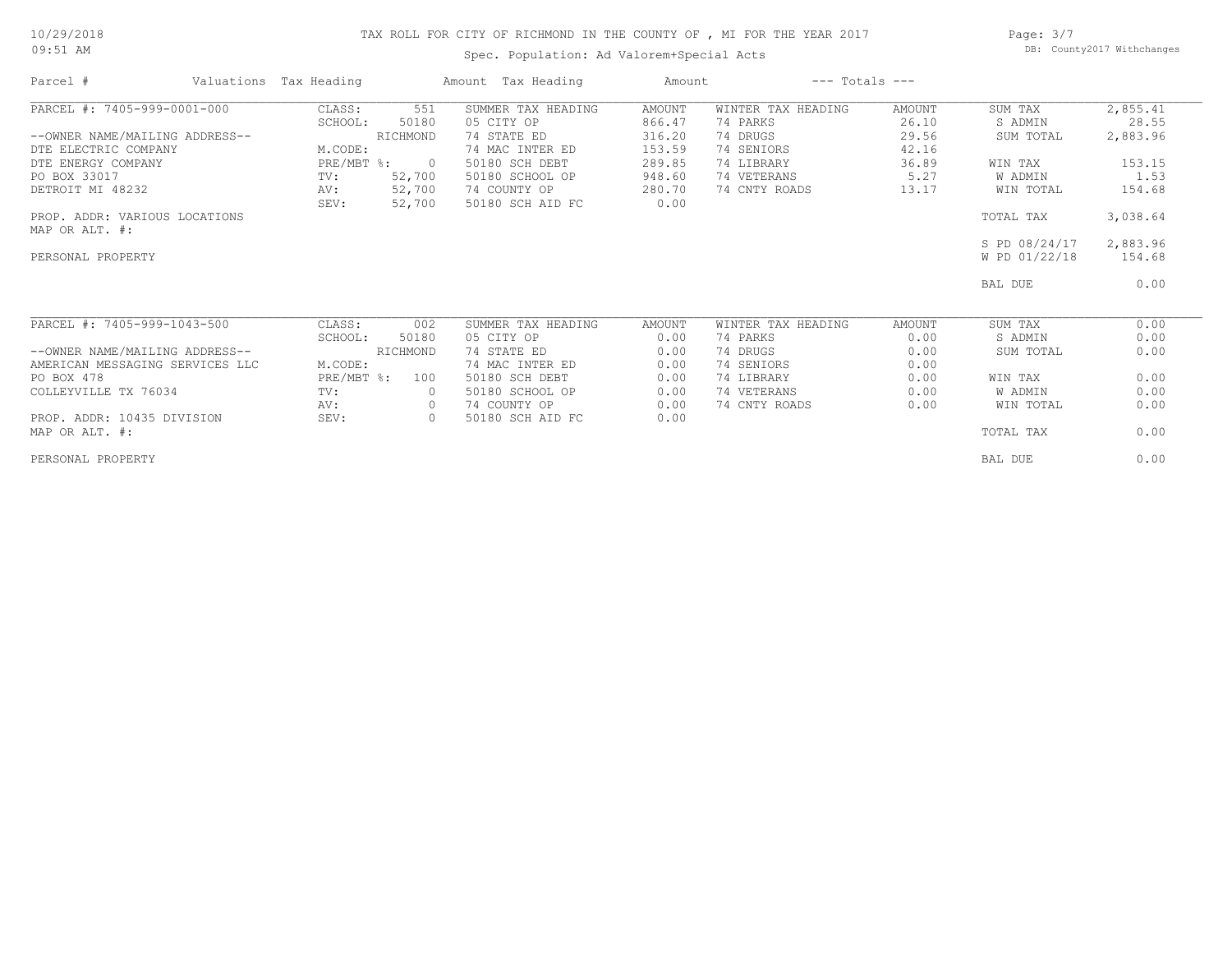# Spec. Population: Ad Valorem+Special Acts

Page: 4/7 DB: County2017 Withchanges

| TOTAL ALL DISTRICTS | REAL      | (BAL DUE) | PERSONAL | (BAL DUE) | EXEMPT   | (BAL DUE) |
|---------------------|-----------|-----------|----------|-----------|----------|-----------|
| PARCEL COUNT        | 6         |           | 3        |           |          |           |
| TAXABLE VALUE       | 312,600   |           | 52,700   |           | $\circ$  |           |
| ASSESSED VALUE      | 426,900   |           | 52,700   |           | $\Omega$ |           |
| SEV VALUE           | 426,900   |           | 52,700   |           |          |           |
| PRE/MBT TAXABLE     | 142,096   |           | $\circ$  |           | $\circ$  |           |
| N PRE/MBT TAXABLE   | 170,504   |           | 52,700   |           | $\Omega$ |           |
| S 05 CITY OP        | 5,139.64  | 1,925.37  | 866.47   | 0.00      | 0.00     | 0.00      |
| S 74 STATE ED       | 1,875.59  | 702.62    | 316.20   | 0.00      | 0.00     | 0.00      |
| S 74 MAC INTER ED   | 911.07    | 341.30    | 153.59   | 0.00      | 0.00     | 0.00      |
| S 50180 SCH DEBT    | 1,719.29  | 644.07    | 289.85   | 0.00      | 0.00     | 0.00      |
| S 50180 SCHOOL OP   | 3,069.07  | 2,107.87  | 948.60   | 0.00      | 0.00     | 0.00      |
| S 74 COUNTY OP      | 1,665.03  | 623.74    | 280.70   | 0.00      | 0.00     | 0.00      |
| S 50180 SCH AID F   | 0.00      | 0.00      | 0.00     | 0.00      | 0.00     | 0.00      |
| W 74 PARKS          | 154.83    | 58.00     | 26.10    | 0.00      | 0.00     | 0.00      |
| W 74 DRUGS          | 175.33    | 65.68     | 29.56    | 0.00      | 0.00     | 0.00      |
| W 74 SENIORS        | 250.06    | 93.68     | 42.16    | 0.00      | 0.00     | 0.00      |
| W 74 LIBRARY        | 218.81    | 81.97     | 36.89    | 0.00      | 0.00     | 0.00      |
| W 74 VETERANS       | 31.25     | 11.71     | 5.27     | 0.00      | 0.00     | 0.00      |
| W 74 CNTY ROADS     | 78.14     | 29.27     | 13.17    | 0.00      | 0.00     | 0.00      |
| * SP. ASSESSMENTS   | 4,287.52  | 983.96    | 0.00     | 0.00      | 0.00     | 0.00      |
| S ADMIN FEE         | 143.76    | 63.43     | 28.55    | 0.00      | 0.00     | 0.00      |
| <b>W ADMIN FEE</b>  | 9.06      | 3.39      | 1.53     | 0.00      | 0.00     | 0.00      |
| INTEREST            | 380.70    | 380.70    | 0.00     | 0.00      | 0.00     | 0.00      |
| S TOTALS            | 15,099.35 | 6,984.30  | 2,883.96 | 0.00      | 0.00     | 0.00      |
| W TOTALS            | 5,009.80  | 1,132.46  | 154.68   | 0.00      | 0.00     | 0.00      |
| <b>GRAND TOTALS</b> | 20,109.15 | 8,116.76  | 3,038.64 | 0.00      | 0.00     | 0.00      |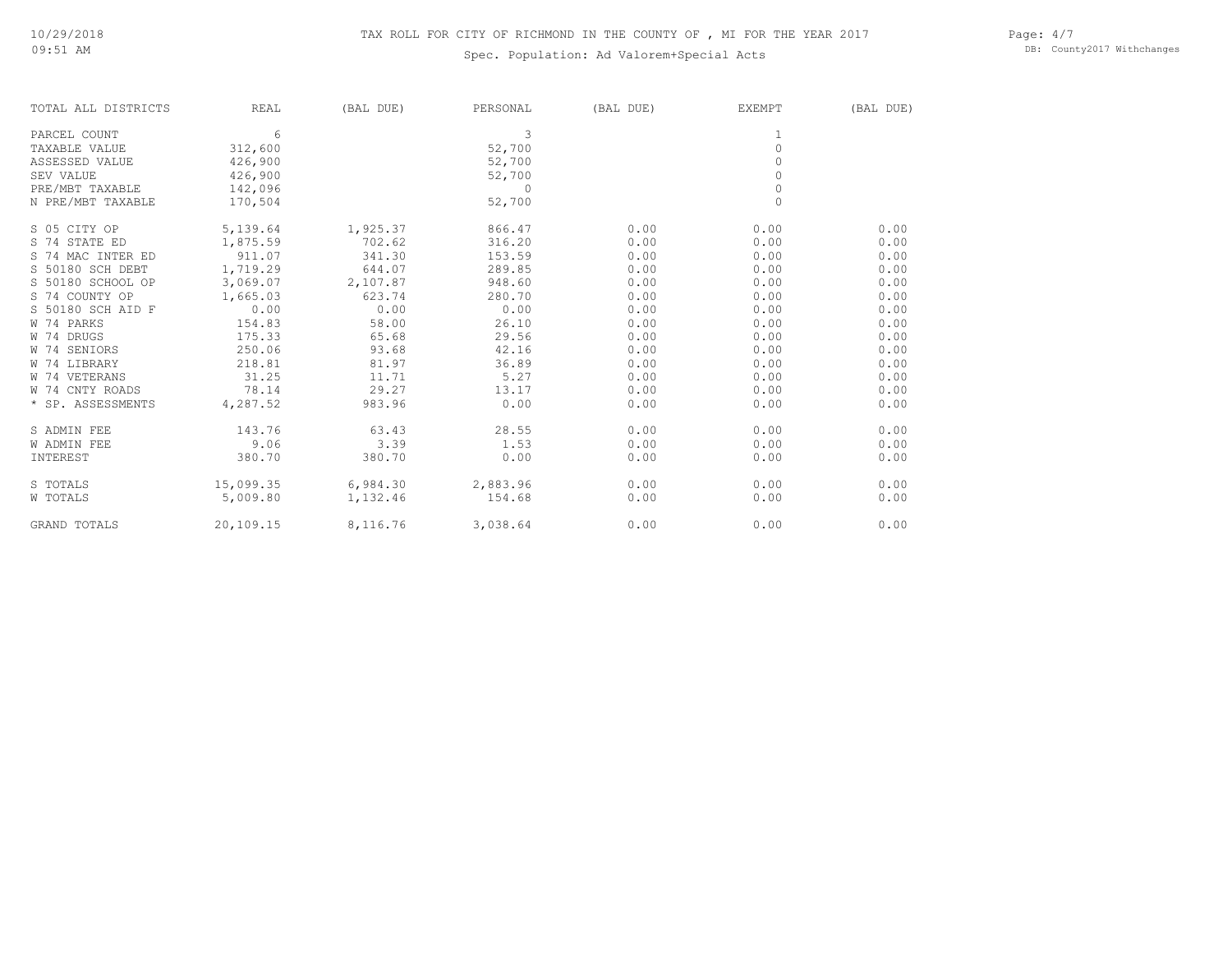# Spec. Population: Ad Valorem+Special Acts

| TOTAL ALL DISTRICTS | LEASED LAND | (BAL DUE) | TOTAL       | (BAL DUE) |
|---------------------|-------------|-----------|-------------|-----------|
| PARCEL COUNT        | 0           |           | 10          |           |
| TAXABLE VALUE       | $\circ$     |           | 365,300     |           |
| ASSESSED VALUE      | $\circ$     |           | 479,600     |           |
| SEV VALUE           | 0           |           | 479,600     |           |
| PRE/MBT TAXABLE     | $\circ$     |           | 142,096     |           |
| NON PRE/MBT TAXABLE | $\Omega$    |           | 223,204     |           |
| S 05 CITY OP        | 0.00        | 0.00      | 6,006.11    | 1,925.37  |
| S 74 STATE ED       | 0.00        | 0.00      | 2,191.79    | 702.62    |
| S 74 MAC INTER ED   | 0.00        | 0.00      | 1,064.66    | 341.30    |
| S 50180 SCH DEBT    | 0.00        | 0.00      | 2,009.14    | 644.07    |
| S 50180 SCHOOL OP   | 0.00        | 0.00      | 4,017.67    | 2,107.87  |
| S 74 COUNTY OP      | 0.00        | 0.00      | 1,945.73    | 623.74    |
| S 50180 SCH AID FC  | 0.00        | 0.00      | 0.00        | 0.00      |
| W 74 PARKS          | 0.00        | 0.00      | 180.93      | 58.00     |
| W 74 DRUGS          | 0.00        | 0.00      | 204.89      | 65.68     |
| W 74 SENIORS        | 0.00        | 0.00      | 292.22      | 93.68     |
| W 74 LIBRARY        | 0.00        | 0.00      | 255.70      | 81.97     |
| W 74 VETERANS       | 0.00        | 0.00      | 36.52       | 11.71     |
| W 74 CNTY ROADS     | 0.00        | 0.00      | 91.31       | 29.27     |
| * SP. ASSESSMENTS   | 0.00        | 0.00      | 4,287.52    | 983.96    |
| S ADMIN FEE         | 0.00        | 0.00      | 172.31      | 63.43     |
| <b>W ADMIN FEE</b>  | 0.00        | 0.00      | 10.59       | 3.39      |
| INTEREST            | 0.00        | 0.00      | 380.70      | 380.70    |
| S TOTALS            | 0.00        | 0.00      | 17,983.31   | 6,984.30  |
| W TOTALS            | 0.00        | 0.00      | 5,164.48    | 1,132.46  |
| <b>GRAND TOTALS</b> | 0.00        | 0.00      | 23, 147. 79 | 8,116.76  |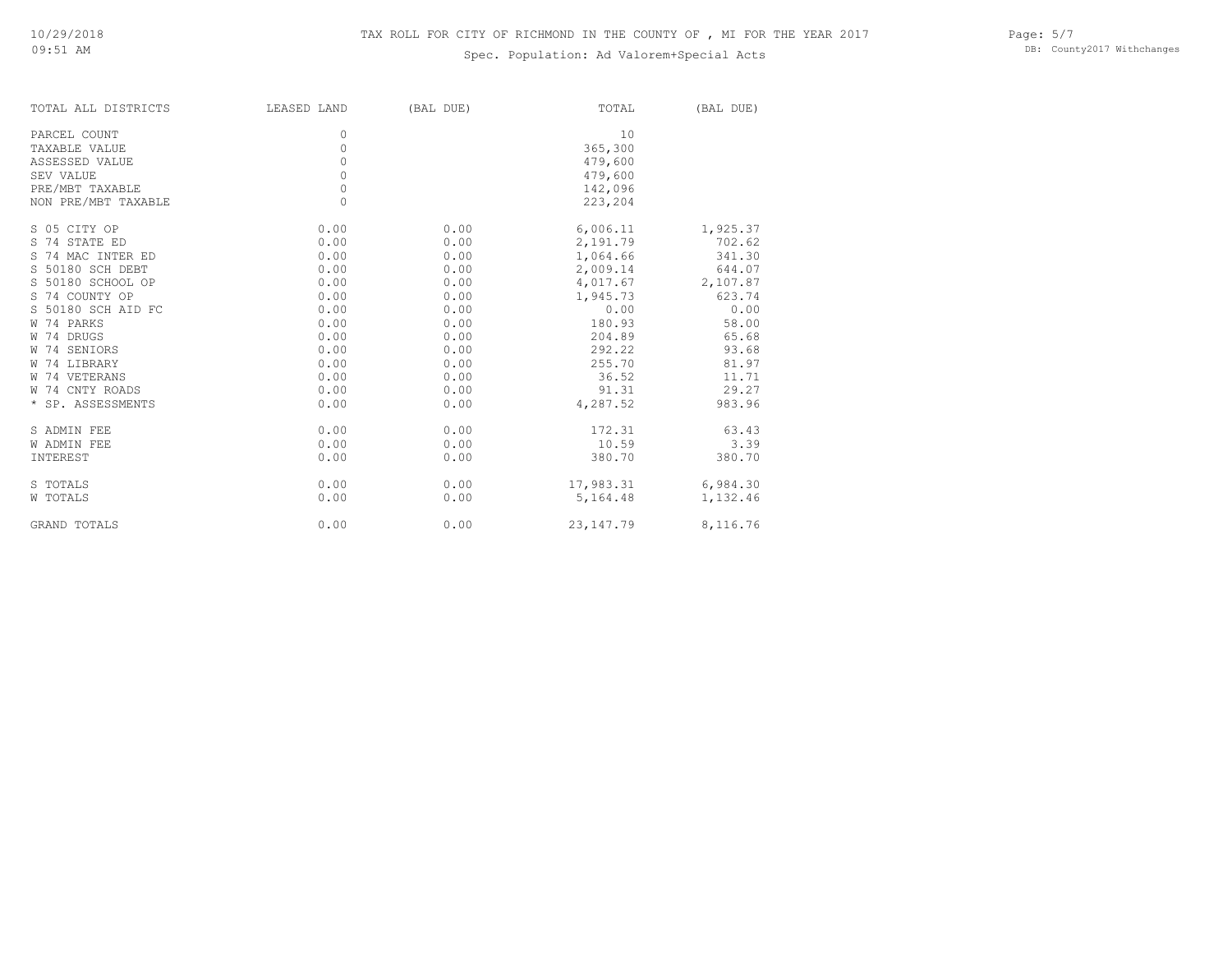09:51 AM

# Spec. Population: Ad Valorem+Special Acts

Page: 6/7 DB: County2017 Withchanges

| SCHOOL DISTRICT 50180    | UNIT 05<br>REAL | PERSONAL | <b>EXEMPT</b> | LEASED LAND | TOTAL      |
|--------------------------|-----------------|----------|---------------|-------------|------------|
| PARCEL COUNT             | 6               | 3        |               | 0           | 10         |
| TAXABLE VALUE            | 312,600         | 52,700   | 0             | 0           | 365,300    |
| ASSESSED VALUE           | 426,900         | 52,700   | O             | $\bigcap$   | 479,600    |
| SEV VALUE                | 426,900         | 52,700   |               |             | 479,600    |
| PRE/MBT TAXABLE          | 142,096         | $\Omega$ | $\Omega$      | 0           | 142,096    |
| NON PRE/MBT TAXABLE      | 170,504         | 52,700   | $\Omega$      | $\Omega$    | 223,204    |
| (S) 05 CITY OP           | 5,139.64        | 866.47   | 0.00          | 0.00        | 6,006.11   |
| 74 STATE ED<br>(S)       | 1,875.59        | 316.20   | 0.00          | 0.00        | 2,191.79   |
| 74 MAC INTER ED<br>(S)   | 911.07          | 153.59   | 0.00          | 0.00        | 1,064.66   |
| 50180 SCH DEBT<br>(S)    | 1,719.29        | 289.85   | 0.00          | 0.00        | 2,009.14   |
| 50180 SCHOOL OP<br>(S)   | 3,069.07        | 948.60   | 0.00          | 0.00        | 4,017.67   |
| 74 COUNTY OP<br>(S)      | 1,665.03        | 280.70   | 0.00          | 0.00        | 1,945.73   |
| 50180 SCH AID FC<br>(S)  | 0.00            | 0.00     | 0.00          | 0.00        | 0.00       |
| 74 PARKS<br>(W)          | 154.83          | 26.10    | 0.00          | 0.00        | 180.93     |
| 74 DRUGS<br>(W)          | 175.33          | 29.56    | 0.00          | 0.00        | 204.89     |
| 74 SENIORS<br>(W)        | 250.06          | 42.16    | 0.00          | 0.00        | 292.22     |
| 74 LIBRARY<br>(W)        | 218.81          | 36.89    | 0.00          | 0.00        | 255.70     |
| 74 VETERANS<br>(W)       | 31.25           | 5.27     | 0.00          | 0.00        | 36.52      |
| 74 CNTY ROADS<br>(W)     | 78.14           | 13.17    | 0.00          | 0.00        | 91.31      |
| SP. ASSESSMENTS<br>$(*)$ | 4,287.52        | 0.00     | 0.00          | 0.00        | 4,287.52   |
| (S) ADMIN FEE            | 143.76          | 28.55    | 0.00          | 0.00        | 172.31     |
| (W) ADMIN FEE            | 9.06            | 1.53     | 0.00          | 0.00        | 10.59      |
| INTEREST                 | 380.70          | 0.00     | 0.00          | 0.00        | 380.70     |
| (S) TOTALS               | 15,099.35       | 2,883.96 | 0.00          | 0.00        | 17,983.31  |
| TOTALS<br>(W)            | 5,009.80        | 154.68   | 0.00          | 0.00        | 5,164.48   |
| <b>GRAND TOTALS</b>      | 20,109.15       | 3,038.64 | 0.00          | 0.00        | 23, 147.79 |